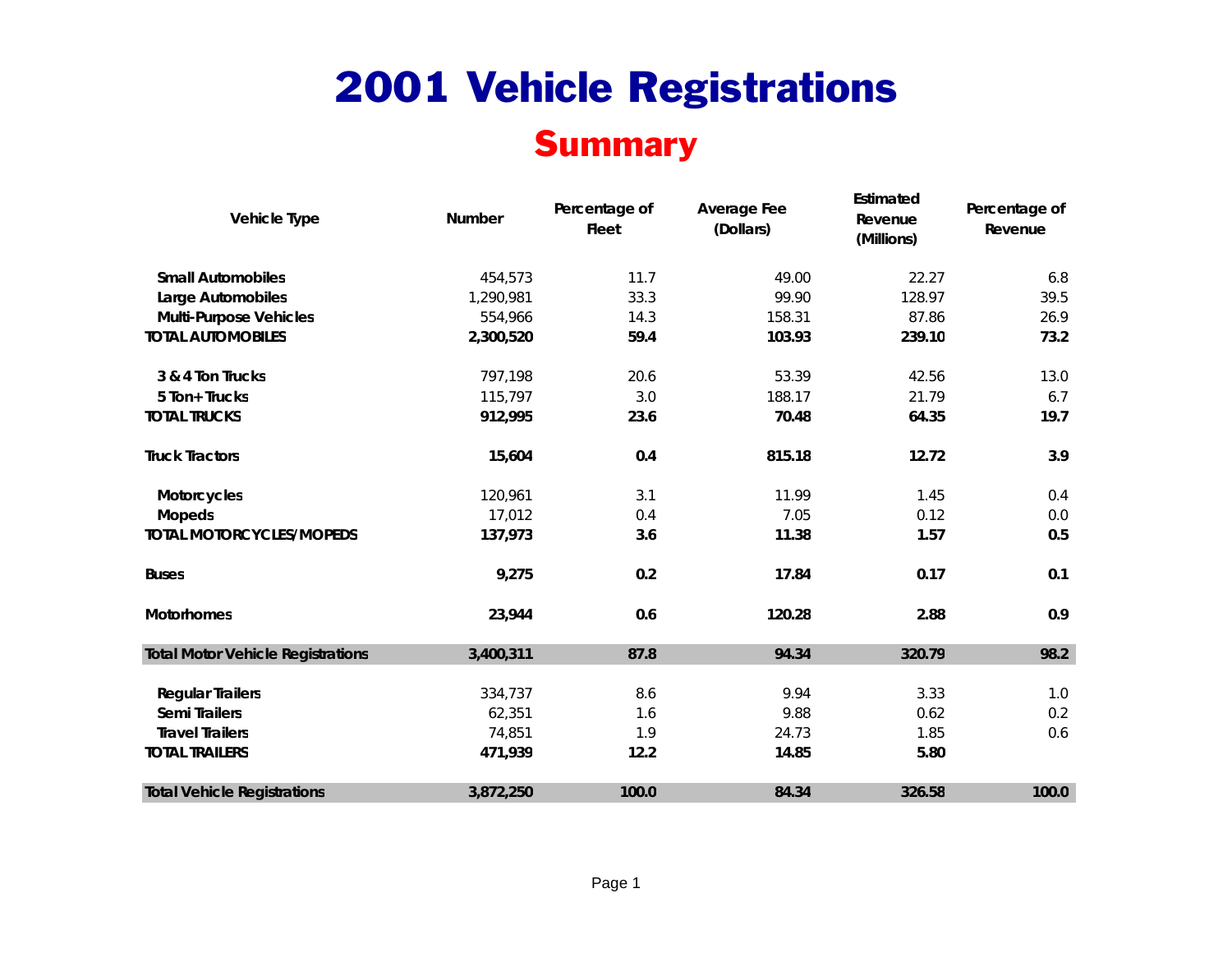### by County

| County                   | Auto-   | <b>Buses</b>    | Motor-       | Motor- | <b>Mopeds</b>   | Semi            | Regular         | <b>Travel</b>    | <b>Trucks</b> | <b>Truck</b>    | <b>Misc</b>         | Total               |
|--------------------------|---------|-----------------|--------------|--------|-----------------|-----------------|-----------------|------------------|---------------|-----------------|---------------------|---------------------|
|                          | mobiles |                 | homes        | cycles |                 | <b>Trailers</b> | <b>Trailers</b> | <b>Trailers</b>  |               | <b>Tractors</b> |                     |                     |
| <b>Official Vehicles</b> | 13,122  | 6,790           | $\mathbf{1}$ | 259    | 13              | 356             | 5,706           | 32               | 24,038        | 360             | 4,447               | 55,124              |
| Adair                    | 6,097   | 4               | 79           | 336    | 39              | 483             | 1,136           | 284              | 3,891         | 98              | $\mathbf 0$         | 12,447              |
| <b>Adams</b>             | 3,490   | 4               | 43           | 234    | $\overline{22}$ | 271             | 655             | 155              | 2,419         | 43              | $\mathbf 0$         | 7,336               |
| Allamakee                | 11,217  | 3               | 115          | 724    | 104             | 515             | 2,553           | 384              | 5,701         | 35              | $\overline{0}$      | 21,351              |
| Appanoose                | 10,762  | 11              | 129          | 520    | 77              | 281             | 2,093           | 420              | 5,821         | 58              | $\Omega$            | 20,172              |
| Audubon                  | 5,049   | 3               | 44           | 307    | 45              | 425             | 950             | 220              | 3,135         | 113             | $\mathbf 0$         | 10,291              |
| <b>Benton</b>            | 19,326  | 11              | 235          | 1,151  | 123             | 696             | 3,948           | 856              | 9,731         | 210             | $\overline{0}$      | 36,287              |
| <b>Black Hawk</b>        | 95,629  | 165             | 1,070        | 4,920  | 564             | 819             | 11,946          | 2,928            | 28,526        | 282             | 3                   | 146,852             |
| <b>Boone</b>             | 20,379  | 25              | 286          | 1,226  | 196             | 419             | 3,831           | 823              | 8,899         | 128             | $\overline{0}$      | 36,212              |
| <b>Bremer</b>            | 17,292  | $\overline{2}$  | 224          | 1,046  | 240             | 492             | 3,887           | 752              | 7,466         | 102             | $\mathbf 0$         | 31,503              |
| <b>Buchanan</b>          | 14,678  | 17              | 207          | 849    | 182             | 557             | 3,233           | 690              | 7,304         | 146             | $\mathsf{O}\xspace$ | 27,863              |
| <b>Buena Vista</b>       | 15,096  | 19              | 127          | 791    | 123             | 716             | 2,818           | 497              | 6,628         | 141             | $\overline{0}$      | 26,956              |
| <b>Butler</b>            | 12,068  | 3               | 138          | 863    | 193             | 457             | 2,814           | 608              | 6,141         | 124             | $\mathbf 0$         | 23,409              |
| Calhoun                  | 8,544   | $\overline{4}$  | 100          | 513    | 119             | 479             | 1,707           | 346              | 4,176         | 145             | $\mathbf 0$         | 16,133              |
| Carroll                  | 16,299  | 23              | 104          | 719    | 216             | 1,029           | 2,332           | 602              | 7,485         | 215             | $\overline{0}$      | 29,024              |
| Cass                     | 11,746  | $\overline{7}$  | 96           | 720    | 85              | 656             | 1,855           | $\overline{515}$ | 6,396         | 128             | $\mathsf{O}\xspace$ | 22,204              |
| Cedar                    | 14,146  | $\overline{7}$  | 192          | 804    | 134             | 701             | 2,853           | 568              | 7,296         | 157             | $\overline{0}$      | 26,858              |
| Cerro Gordo              | 36,621  | 75              | 438          | 1,723  | 301             | 877             | 5,651           | 1,279            | 12,226        | 236             | $\Omega$            | $\overline{59,427}$ |
| <b>Cherokee</b>          | 10,639  | 3               | 125          | 691    | 170             | 544             | 2,169           | 459              | 5,141         | 96              | $\mathbf 0$         | 20,037              |
| Chickasaw                | 10,499  | $\overline{4}$  | 138          | 676    | 112             | 916             | 2,600           | 482              | 5,094         | 107             | $\overline{0}$      | 20,628              |
| <b>Clarke</b>            | 7,120   | $\overline{4}$  | 76           | 303    | 20              | 370             | 1,187           | 304              | 3,840         | 46              | $\mathbf 0$         | 13,270              |
| Clay                     | 14,276  | 53              | 196          | 904    | 94              | 577             | 2,997           | 551              | 6,122         | 170             | $\overline{0}$      | 25,940              |
| Clayton                  | 14,367  | 8               | 115          | 1,038  | 119             | 754             | 3,257           | 498              | 7,752         | 88              | $\mathbf 0$         | 27,996              |
| <b>Clinton</b>           | 39,141  | $\overline{21}$ | 468          | 2,118  | 268             | 924             | 6,046           | 1,263            | 15,234        | 178             | $\mathbf 0$         | 65,661              |
| Crawford                 | 13,049  | 17              | 110          | 652    | 173             | 740             | 1,889           | 582              | 6,939         | 137             | $\overline{0}$      | 24,288              |
| <b>Dallas</b>            | 30,606  | 24              | 352          | 1,491  | 220             | 588             | 4,593           | ,059             | 11,327        | 151             | $\mathsf{O}\xspace$ | 50,411              |
| <b>Davis</b>             | 5,949   | 8               | 82           | 322    | 44              | 287             | 1,304           | 297              | 3,809         | 40              | $\mathsf{O}\xspace$ | 12,142              |
| <b>Decatur</b>           | 5,908   | $\overline{28}$ | 81           | 293    | 45              | 423             | 1,054           | 267              | 3,595         | 44              | $\overline{0}$      | 11,738              |
| <b>Delaware</b>          | 14,101  | 5               | 137          | 900    | 129             | 767             | 2,556           | 440              | 6,954         | 107             | $\mathsf{O}\xspace$ | 26,096              |
| <b>Des Moines</b>        | 32,803  | 59              | 353          | 1,985  | 175             | 965             | 5,156           | 800              | 13,129        | 127             | $\overline{0}$      | 55,552              |
| <b>Dickinson</b>         | 13,961  | 13              | 182          | 800    | 155             | 263             | 4,501           | 568              | 5,641         | 103             | $\overline{0}$      | 26,187              |
| <b>Dubuque</b>           | 68,340  | $\overline{37}$ | 524          | 3,345  | 292             | 1,005           | 7,753           | 1,809            | 20,409        | 193             | $\mathbf 0$         | 103,707             |
| Emmet                    | 8,637   | 12              | 104          | 633    | 110             | 379             | 2,060           | 368              | 4,258         | 131             | $\overline{0}$      | 16,692              |
| Fayette                  | 16,543  | $\overline{4}$  | 175          | 1,064  | 194             | 744             | 2,950           | 643              | 7,648         | 132             | $\mathbf 0$         | 30,097              |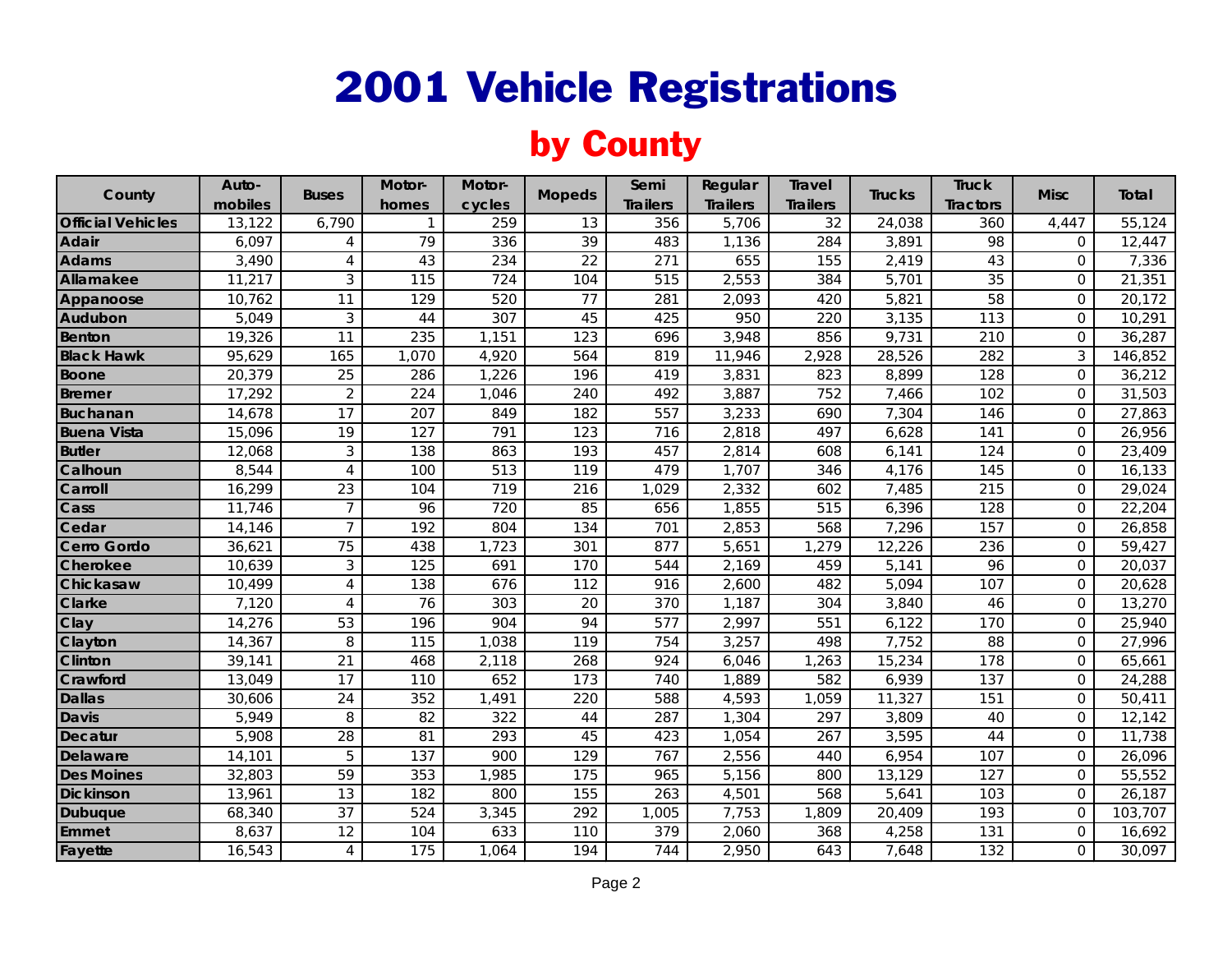#### by County

| County          | Auto-   | <b>Buses</b>    | Motor-           | Motor- | <b>Mopeds</b> | Semi            | Regular         | <b>Travel</b>   | <b>Trucks</b> | <b>Truck</b>    | <b>Misc</b>         | Total   |
|-----------------|---------|-----------------|------------------|--------|---------------|-----------------|-----------------|-----------------|---------------|-----------------|---------------------|---------|
|                 | mobiles |                 | homes            | cycles |               | <b>Trailers</b> | <b>Trailers</b> | <b>Trailers</b> |               | <b>Tractors</b> |                     |         |
| <b>Floyd</b>    | 13,059  | 15              | 193              | 869    | 153           | 194             | 2,930           | 637             | 5,925         | 139             | $\overline{0}$      | 24,114  |
| Franklin        | 8,655   | $\overline{2}$  | 98               | 552    | 105           | 383             | 1,799           | 434             | 4,436         | 140             | $\overline{0}$      | 16,604  |
| Fremont         | 6,648   | $\mathbf{1}$    | 73               | 325    | 36            | 247             | 1,427           | 243             | 4,267         | 130             | $\overline{2}$      | 13,399  |
| Greene          | 8,198   | $\, 8$          | 99               | 498    | 103           | 524             | 1,511           | 389             | 4,246         | 160             | $\mathbf 0$         | 15,736  |
| Grundy          | 9,480   | $\mathfrak{Z}$  | 98               | 613    | 187           | 506             | 2,097           | 437             | 4,780         | 196             | $\overline{0}$      | 18,397  |
| Guthrie         | 9,079   | 8               | 150              | 466    | 67            | 420             | 2,180           | 538             | 4,950         | 104             | $\overline{0}$      | 17,962  |
| Hamilton        | 12,874  | $\overline{7}$  | $\overline{191}$ | 776    | 119           | 701             | 2,610           | 620             | 5,897         | 177             | $\mathbf 0$         | 23,972  |
| <b>Hancock</b>  | 9,607   | 5               | 150              | 746    | 205           | 461             | 2,131           | 482             | 4,721         | 163             | $\mathbf{1}$        | 18,672  |
| Hardin          | 14,702  | $\overline{23}$ | 168              | ,000   | 232           | 793             | 2,589           | 627             | 6,944         | 173             | $\overline{0}$      | 27,251  |
| <b>Harrison</b> | 13,290  | $\overline{1}$  | 162              | 741    | 109           | 446             | 2,287           | 605             | 7,526         | 89              | $\mathbf 0$         | 25,256  |
| Henry           | 14,501  | 18              | 180              | 891    | 117           | 541             | 2,466           | 517             | 7,274         | 69              | $\overline{0}$      | 26,574  |
| Howard          | 7,985   | $\mathbf{0}$    | 86               | 578    | 100           | 424             | 1,742           | 344             | 4,019         | 95              | $\mathbf{1}$        | 15,374  |
| Humboldt        | 8,399   | $\mathbf 0$     | 110              | 800    | 173           | 413             | 1,972           | 324             | 3,973         | 101             | $\overline{0}$      | 16,265  |
| Ida             | 6,293   | $\mathbf{1}$    | 59               | 387    | 92            | 522             | 1,279           | 253             | 3,414         | 92              | $\overline{0}$      | 12,392  |
| lowa            | 12,457  | $\overline{56}$ | 165              | 700    | 103           | 743             | 2,205           | 459             | 6,956         | 121             | $\mathbf 0$         | 23,965  |
| Jackson         | 15,813  | 8               | 202              | 996    | 163           | 719             | 3,069           | 662             | 7,721         | 71              | $\mathbf 0$         | 29,424  |
| Jasper          | 27,822  | 14              | 344              | 1,883  | 296           | 1,064           | 4,360           | 1,384           | 12,015        | 166             | $\mathbf 0$         | 49,348  |
| Jefferson       | 12,888  | 10              | 161              | 678    | 104           | 385             | 1,936           | 440             | 5,173         | 64              | $\overline{0}$      | 21,839  |
| Johnson         | 76,087  | 119             | 556              | 3,558  | 337           | 1,032           | 6,991           | 1,330           | 19,183        | 175             | $\mathbf{0}$        | 109,368 |
| Jones           | 14,919  | $\mathsf q$     | 182              | 885    | 170           | 650             | 2,662           | 623             | 7,144         | 66              | $\mathsf{O}\xspace$ | 27,310  |
| <b>Keokuk</b>   | 8,838   | 5               | 107              | 535    | 69            | 537             | 1,524           | 427             | 5,201         | 115             | $\overline{0}$      | 17,358  |
| <b>Kossuth</b>  | 13,840  | $\overline{7}$  | 140              | 923    | 212           | 756             | 3,011           | 615             | 6,767         | 307             | $\overline{0}$      | 26,578  |
| Lee             | 29,760  | 31              | 283              | 1,715  | 172           | 646             | 4,858           | 860             | 13,621        | 87              | $\mathbf 0$         | 52,033  |
| Linn            | 153,362 | 94              | 1,557            | 7,298  | 494           | 1,572           | 16,256          | 3,786           | 44,692        | 439             | $\overline{2}$      | 229,552 |
| Louisa          | 9,523   | 3               | 116              | 510    | 83            | 328             | 2,150           | 336             | 5,329         | 112             | $\mathbf{1}$        | 18,491  |
| Lucas           | 6,663   | 3               | 99               | 391    | 73            | 359             | 1,382           | 407             | 3,872         | 47              | $\mathbf 0$         | 13,296  |
| Lyon            | 9,930   | 4               | 76               | 682    | 182           | 625             | 1,807           | 489             | 4,530         | 74              | $\mathbf{1}$        | 18,400  |
| <b>Madison</b>  | 10,509  | 8               | 133              | 558    | 66            | 437             | 2,232           | 517             | 6,232         | 70              | $\mathbf 0$         | 20,762  |
| Mahaska         | 16,723  | $\overline{25}$ | 208              | 1,030  | 189           | 760             | 2,892           | 809             | 8,281         | 149             | $\mathbf 0$         | 31,066  |
| <b>Marion</b>   | 24,307  | $\overline{29}$ | 283              | 1,335  | 265           | 741             | 4,135           | 1,117           | 10,911        | 155             | $\overline{0}$      | 43,278  |
| Marshall        | 30,531  | 29              | 358              | 1,578  | 166           | 1,017           | 4,497           | 1,049           | 12,243        | 192             | $\overline{0}$      | 51,660  |
| <b>Mills</b>    | 12,595  | 6               | 139              | 631    | 33            | 413             | 1,911           | 488             | 6,532         | 76              | $\overline{0}$      | 22,824  |
| <b>Mitchell</b> | 8,672   | 12              | 138              | 599    | 129           | 305             | 1,823           | 376             | 4,289         | 87              | $\overline{0}$      | 16,430  |
| Monona          | 8,225   | $\overline{4}$  | 83               | 462    | 81            | 363             | 1,461           | 340             | 4,646         | 75              | $\mathbf 0$         | 15,740  |